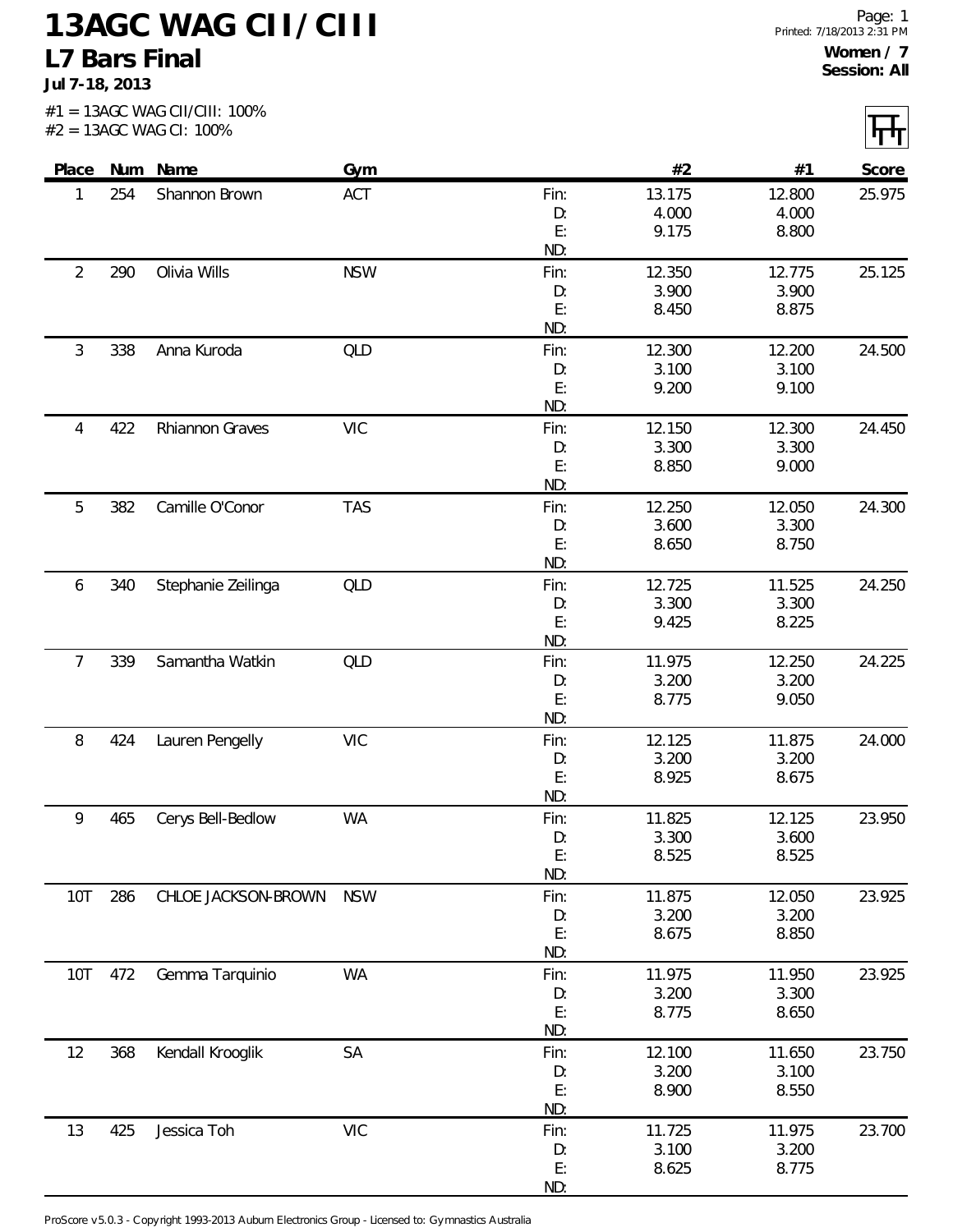**Jul 7-18, 2013**

| Place |     | Num Name            | Gym        |            | #2              | #1              | Score  |
|-------|-----|---------------------|------------|------------|-----------------|-----------------|--------|
| 14    | 337 | Ashaya King         | <b>QLD</b> | Fin:       | 12.050          | 11.550          | 23.600 |
|       |     |                     |            | D:         | 3.100           | 3.000           |        |
|       |     |                     |            | E:         | 8.950           | 8.550           |        |
|       |     |                     |            | ND:        |                 |                 |        |
| 15    | 426 | Molly Waayers       | <b>VIC</b> | Fin:       | 12.075          | 11.475          | 23.550 |
|       |     |                     |            | D:         | 3.300           | 3.300           |        |
|       |     |                     |            | E:<br>ND:  | 8.775           | 8.175           |        |
| 16    | 287 |                     | <b>NSW</b> | Fin:       | 11.900          | 11.500          | 23.400 |
|       |     | Aphra O'brien-slade |            | D:         | 3.200           | 3.000           |        |
|       |     |                     |            | E:         | 8.700           | 8.500           |        |
|       |     |                     |            | ND:        |                 |                 |        |
| 17    | 336 | Racheal Graham      | <b>QLD</b> | Fin:       | 12.425          | 10.900          | 23.325 |
|       |     |                     |            | D:         | 3.200           | 3.200           |        |
|       |     |                     |            | E:         | 9.225           | 7.700           |        |
|       |     |                     |            | ND:        |                 |                 |        |
| 18    | 369 | Maja Lanzoni        | SA         | Fin:       | 11.750          | 11.550          | 23.300 |
|       |     |                     |            | D:         | 3.200           | 3.100           |        |
|       |     |                     |            | E:         | 8.550           | 8.450           |        |
|       |     |                     |            | ND:        |                 |                 |        |
| 19    | 289 | Jessica Rynne       | <b>NSW</b> | Fin:       | 11.800<br>3.200 | 11.375<br>3.000 | 23.175 |
|       |     |                     |            | D:<br>E:   | 8.600           | 8.375           |        |
|       |     |                     |            | ND:        |                 |                 |        |
| 20T   | 371 | Erin Teakle         | SA         | Fin:       | 10.600          | 12.500          | 23.100 |
|       |     |                     |            | D:         | 3.100           | 4.000           |        |
|       |     |                     |            | E:         | 7.500           | 8.500           |        |
|       |     |                     |            | ND:        |                 |                 |        |
| 20T   | 466 | Megan Hille         | <b>WA</b>  | Fin:       | 11.700          | 11.400          | 23.100 |
|       |     |                     |            | D:         | 3.300           | 3.100           |        |
|       |     |                     |            | E:         | 8.400           | 8.300           |        |
|       |     |                     |            | ND:        |                 |                 |        |
| 22    | 285 | Lacey Davis         | <b>NSW</b> | Fin:       | 11.525          | 11.475          | 23.000 |
|       |     |                     |            | D:<br>E:   | 3.300           | 3.200           |        |
|       |     |                     |            | ND:        | 8.225           | 8.275           |        |
| 23T   | 288 | Siennah Pirona      | <b>NSW</b> | Fin:       | 10.925          | 12.050          | 22.975 |
|       |     |                     |            | D:         | 3.100           | 3.100           |        |
|       |     |                     |            | E:         | 7.825           | 8.950           |        |
|       |     |                     |            | ND:        |                 |                 |        |
| 23T   | 366 | Tanika Alford       | SA         | Fin:       | 12.025          | 10.950          | 22.975 |
|       |     |                     |            | D:         | 3.600           | 3.500           |        |
|       |     |                     |            | E:         | 8.425           | 7.450           |        |
|       |     |                     |            | ND:        |                 |                 |        |
| 25    | 335 | Ella Gilbert        | <b>QLD</b> | Fin:       | 11.700          | 11.200          | 22.900 |
|       |     |                     |            | D:         | 2.800           | 2.200           |        |
|       |     |                     |            | E:         | 8.900           | 9.000           |        |
|       |     |                     |            | ND:        |                 |                 |        |
| 26    | 253 | Amira Barakat       | ACT        | Fin:<br>D: | 11.350<br>3.100 | 11.300<br>3.000 | 22.650 |
|       |     |                     |            |            |                 |                 |        |

ND:

ProScore v5.0.3 - Copyright 1993-2013 Auburn Electronics Group - Licensed to: Gymnastics Australia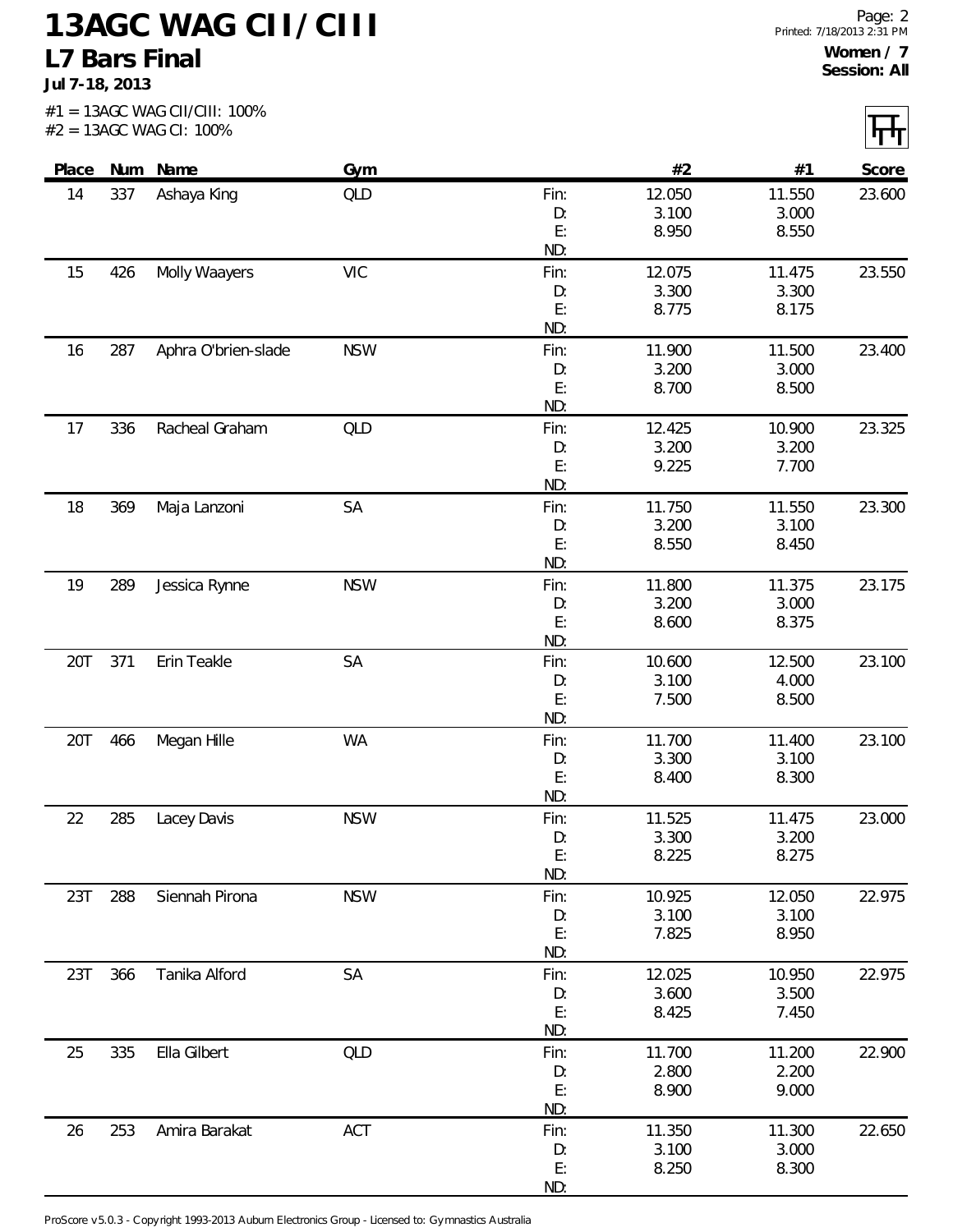**Jul 7-18, 2013**

| Place |     | Num Name           | Gym        |             | #2              | #1             | Score  |
|-------|-----|--------------------|------------|-------------|-----------------|----------------|--------|
| 27    | 258 | Abbey Thomson      | ACT        | Fin:        | 11.275          | 11.275         | 22.550 |
|       |     |                    |            | D:          | 2.900           | 2.900          |        |
|       |     |                    |            | E:          | 8.375           | 8.375          |        |
| 28    | 256 | Maddison Pearce    | <b>ACT</b> | ND:<br>Fin: | 11.075          | 11.150         | 22.225 |
|       |     |                    |            | D:          | 3.100           | 3.000          |        |
|       |     |                    |            | E:          | 7.975           | 8.150          |        |
|       |     |                    |            | ND:         |                 |                |        |
| 29    | 467 | Mikayla Kidd       | <b>WA</b>  | Fin:        | 10.200          | 11.725         | 21.925 |
|       |     |                    |            | D:          | 3.300           | 3.300          |        |
|       |     |                    |            | E:<br>ND:   | 6.900           | 8.425          |        |
| 30    | 423 | Rebecca Mcconnell  | <b>VIC</b> | Fin:        | 10.750          | 10.925         | 21.675 |
|       |     |                    |            | D:          | 2.500           | 2.500          |        |
|       |     |                    |            | E:          | 8.250           | 8.425          |        |
|       |     |                    |            | ND:         |                 |                |        |
| 31    | 379 | Grace Gaby         | <b>TAS</b> | Fin:        | 10.075          | 11.350         | 21.425 |
|       |     |                    |            | D:<br>E:    | 2.400           | 2.600          |        |
|       |     |                    |            | ND:         | 7.675           | 8.750          |        |
| 32    | 421 | Giulia Archer      | <b>VIC</b> | Fin:        | 10.625          | 10.200         | 20.825 |
|       |     |                    |            | D:          | 3.300           | 3.300          |        |
|       |     |                    |            | E:          | 7.325           | 6.900          |        |
|       |     |                    |            | ND:         |                 |                |        |
| 33    | 370 | Eleanore Lindsay   | SA         | Fin:        | 11.500          | 0.000          | 11.500 |
|       |     |                    |            | D:<br>E:    | 3.300<br>8.200  | 0.000<br>0.000 |        |
|       |     |                    |            | ND:         |                 |                |        |
| 34    | 255 | Brianna Jones      | ACT        | Fin:        | 11.125          | 0.000          | 11.125 |
|       |     |                    |            | D:          | 3.000           | 0.000          |        |
|       |     |                    |            | E:          | 8.125           | 0.000          |        |
|       |     |                    |            | ND:         |                 |                |        |
| 35    | 367 | Stephanie Eglinton | SA         | Fin:        | 11.025<br>2.900 | 0.000<br>0.000 | 11.025 |
|       |     |                    |            | D:<br>E:    | 8.125           | 0.000          |        |
|       |     |                    |            | ND:         |                 |                |        |
| 36    | 257 | Kaitlin Phelan     | <b>ACT</b> | Fin:        | 10.975          | 0.000          | 10.975 |
|       |     |                    |            | D:          | 3.000           | 0.000          |        |
|       |     |                    |            | E:<br>ND:   | 7.975           | 0.000          |        |
| 37    | 470 | Amber Stanicic     | <b>WA</b>  | Fin:        | 10.800          | 0.000          | 10.800 |
|       |     |                    |            | D:          | 3.300           | 0.000          |        |
|       |     |                    |            | E:          | 7.500           | 0.000          |        |
|       |     |                    |            | ND:         |                 |                |        |
| 38T   | 380 | Ellen-jane Hickey  | <b>TAS</b> | Fin:        | 10.400          | 0.000          | 10.400 |
|       |     |                    |            | D:          | 2.200           | 0.000          |        |
|       |     |                    |            | E:<br>ND:   | 8.200           | 0.000          |        |
| 38T   | 468 | Keira Kikalis      | <b>WA</b>  | Fin:        | 10.400          | 0.000          | 10.400 |
|       |     |                    |            | D:          | 2.200           | 0.000          |        |
|       |     |                    |            | E:          | 8.200           | 0.000          |        |
|       |     |                    |            | ND:         |                 |                |        |

ProScore v5.0.3 - Copyright 1993-2013 Auburn Electronics Group - Licensed to: Gymnastics Australia